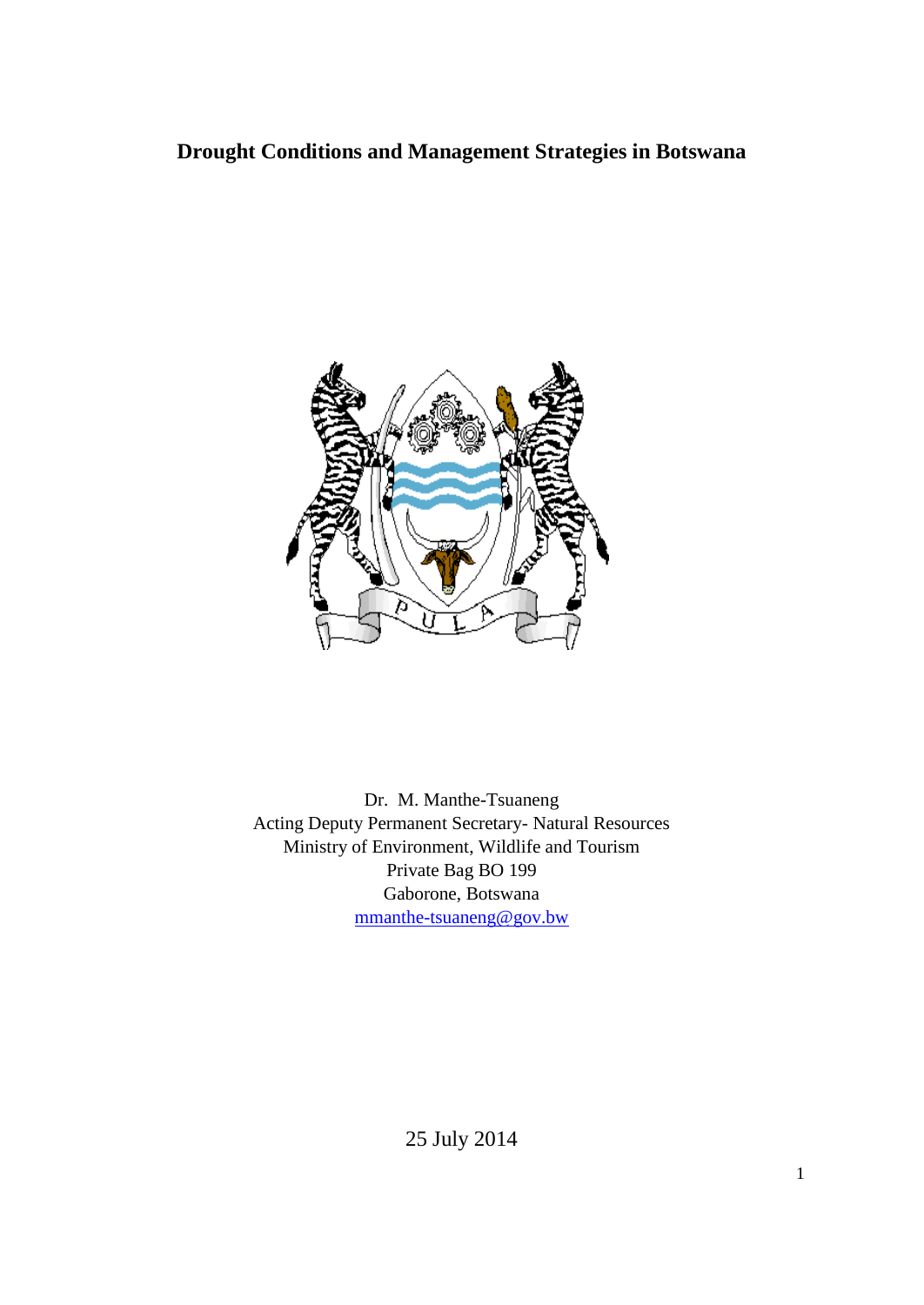## **Drought Conditions and Management Strategies in Botswana**

### **Background:**

Botswana lies between the latitudes of 18 to 27 degrees South and the longitudes of 20 to 29 degrees East, in the centre of the Southern Africa Plateau at a mean altitude of 1,000 m above sea level. The country has a total land area of 582,000 square kilometres. The climate of Botswana is dry and semi-arid. The northern part of the country lies within the tropics, but because of the altitude and distance from the oceans, the climate is more temperate than tropical. Rainfall is low, erratic and unevenly distributed ranging from 600 mm in the north to less than 250 mm over the southwest (Figure 1).



Figure 1: Spatial annual rainfall distribution over Botswana 1971-2000. Source: Department of Meteorological Services, Botswana.

The country experiences several natural hazards, of which drought is very common and recurrent. The worst drought in recent years was from 1981 to 1987 followed by 1990 to 1995. Droughts were also experienced in 1998/99 season, 2002 to 2006 and from 2011 to 2013.

The impacts of drought are wide ranging affecting almost all sectors of development especially agriculture, water and health. Loss of income either due to loss of crops, livestock or employment in these sectors causes great stress on people's livelihoods. For example, Figure 2 shows the decline in national cattle herd size since 2008 mainly due to drought.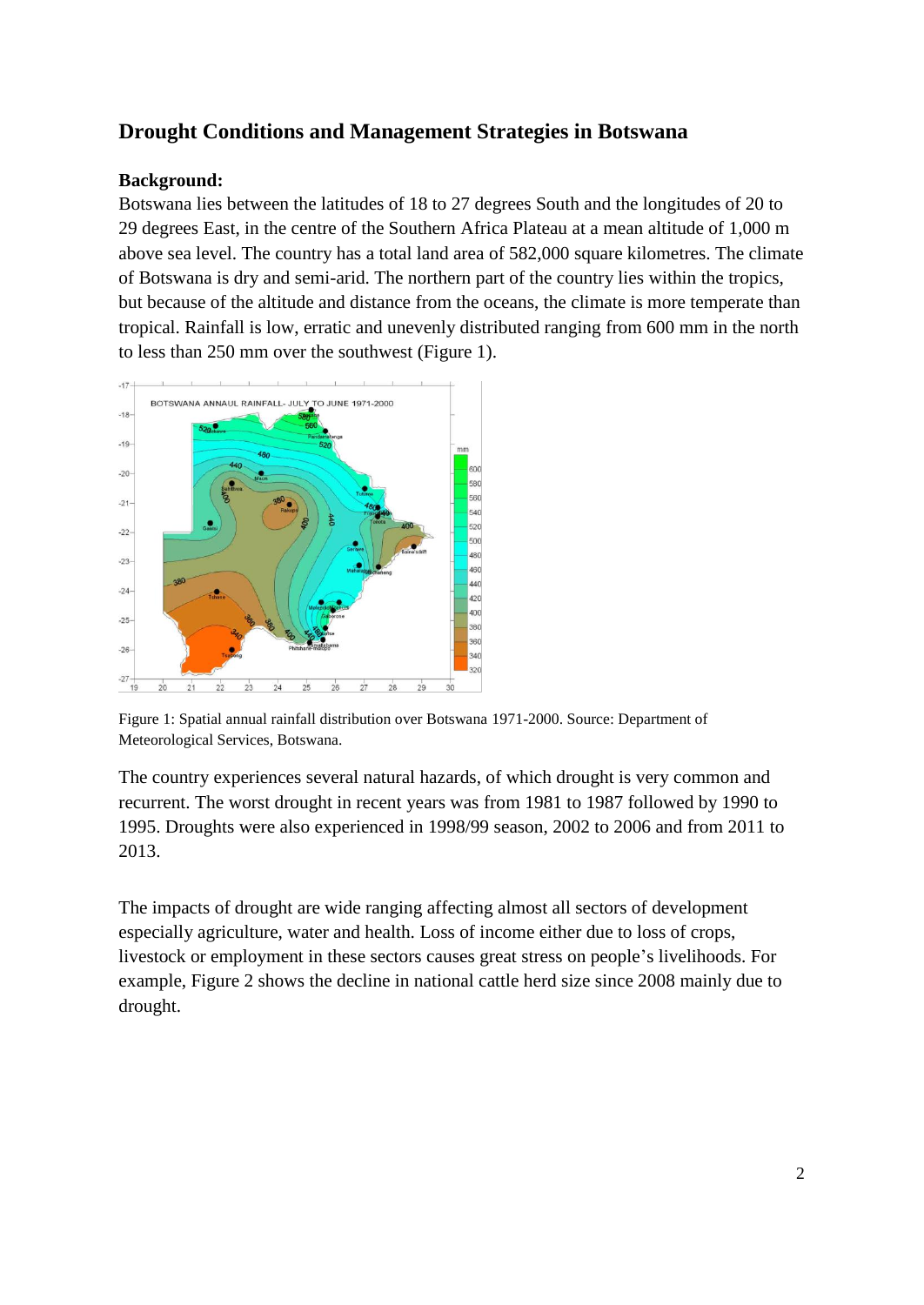

Figure 2: Botswana national cattle herd size from 2008 to 2013. Source: Botswana Vulnerability Assesment Report 2013.

Drought adversely affects the already fragile food and agricultural situation and seriously impairs the rural economy and socio-cultural structures. About 70% of the rural households derive part of their livelihoods from agriculture; and crop production is mainly based on rain-fed farming. Rangeland resources, which cover more than 60% of the country and are the basis for the cattle industry, are the most affected by drought albeit to varying degrees. Urban communities are mostly affected by lack of water as water supply becomes limited to support daily activities including rationing of drinking water. The elderly, the destitute, children under the age of five are some layers of the population that are severely affected by drought. Malnutrition amongst these groups is usually aggravated during times of drought.

#### **Drought Monitoring and Early Warning Systems**:

Botswana has an organized drought monitoring system. There is a strong network of stakeholders and organizations dealing with drought monitoring and mitigation that include National Early Warning Technical Committee, Inter-Ministerial Drought Committee and Rural Development Council. Institutions that monitor drought comprise of Ministry of Agriculture; Ministry of Health; Ministry of Local Government and Rural Development; Ministry of Environment, Wildlife and Tourism; and Ministry of Minerals, Energy and Water Resources. The indicators used are rainfall, area ploughed and planted to reflect food security at household level; conditions of rangeland, livestock (Tables 1 and 2), water and wildlife; and malnutrition levels. The above institutions hold early warning monthly meetings to track trends of the indicators.

| Table 1. Camalatt ve El vestock Informativ<br>$\sim$ $\sim$ $\prime$ |               |       |              |               |                |  |
|----------------------------------------------------------------------|---------------|-------|--------------|---------------|----------------|--|
| <b>Animal Production Districts</b>                                   | <b>Cattle</b> | Goats | <b>Sheep</b> | <b>Horses</b> | <b>Donkeys</b> |  |
| Kgalagadi North                                                      | 278           | 98    |              |               |                |  |
| Kgalagadi North                                                      | 17            | 29    |              |               |                |  |
| Kgatleng                                                             | 87            |       |              |               |                |  |
| Letlhakeng                                                           | 96            | 48    | 25           |               |                |  |
| Maun                                                                 | 150           |       |              | 16            | 14             |  |
| Molepolole                                                           | 670           | 151   | 50           |               | 115            |  |
|                                                                      |               |       |              |               |                |  |

Table 1: Cumulative Livestock Mortality - 2007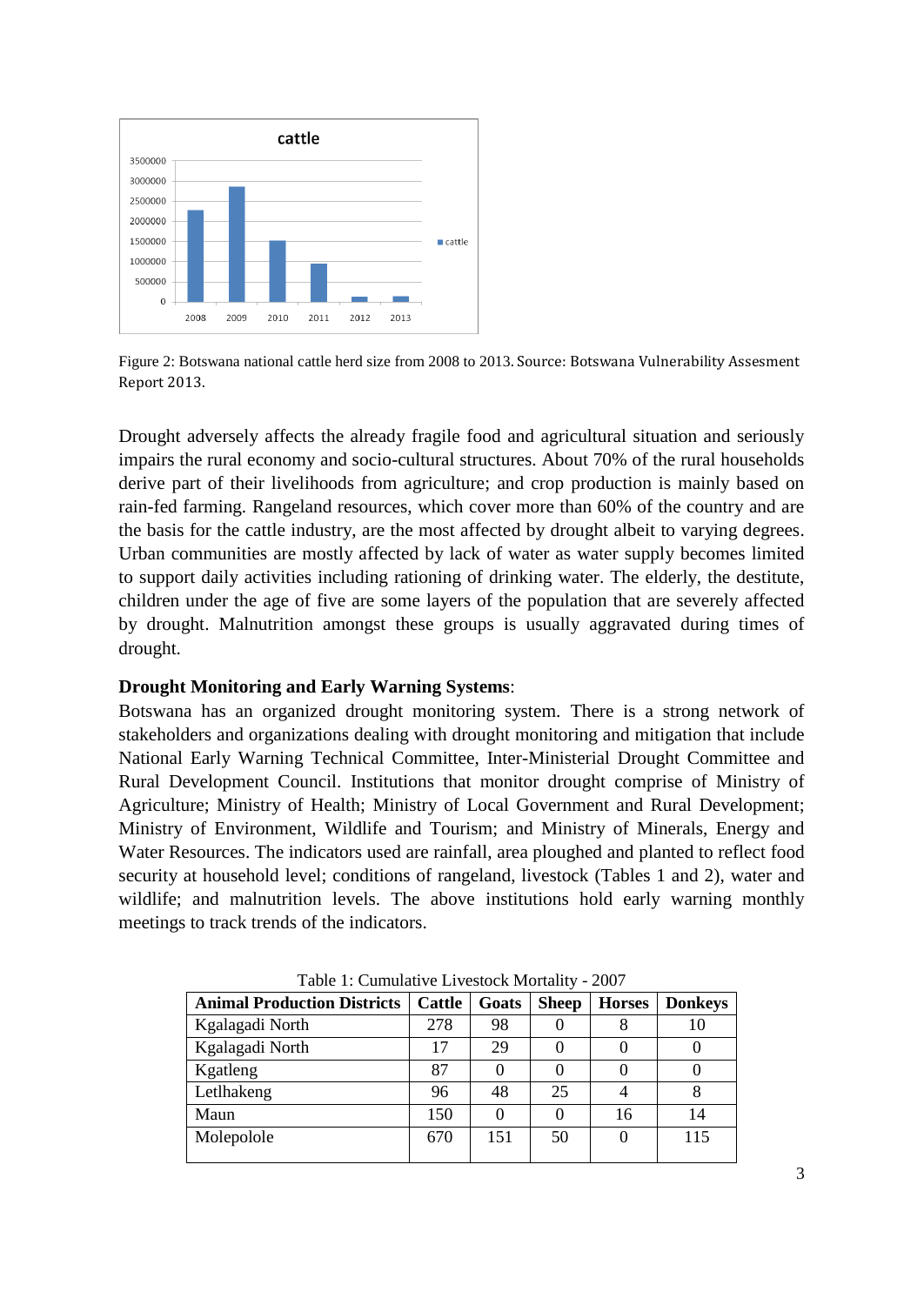| Nata               | 81   |          |    |    |     |
|--------------------|------|----------|----|----|-----|
| Serowe             | 12   |          |    |    | Q   |
| Southern (Kanye)   | 21   | $\Omega$ | 0  | 0  |     |
| Southern (Lobatse) | 48   | 31       | C  |    |     |
| Southern (Jwaneng) | 16   | 0        |    |    |     |
| Tutume             | 8    |          |    |    |     |
| <b>Total</b>       | 1482 | 357      | 77 | 29 | 158 |

*IMDC 2008 Report*

Table 2: Estimated crop area ploughed/ planted, 2007/2008 crop season (000 ha) communal sector

| Agricultural | <b>Estimated of Area</b> | <b>Estimated of Area</b> | of<br>Estimated    | of<br>Estimated        |  |
|--------------|--------------------------|--------------------------|--------------------|------------------------|--|
| Region       | Planted 2004/05          | Planted 2005/06          | Area               | Area                   |  |
|              | $(000 \text{ ha})$       | $(000 \text{ ha})$       | Planted 2006/07    | <b>Planted 2007/08</b> |  |
|              |                          |                          | $(000 \text{ ha})$ | $(000 \text{ ha})$     |  |
| Southern     | 14.797                   | 15.643                   | 2.66526            | 15.112                 |  |
| Gaborone     | 5.739                    | 18.445                   | 1.635              | 15.906                 |  |
| Central      | 6.7913                   | 28.942                   | 9.7629             | 22.894                 |  |
| Francistown  | 8.231                    | 16.349                   | 4.93675            | 10.963                 |  |
| Maun         | 0.985                    | 4.508                    | 0.45247            | 3.167                  |  |
| Western      | 0.152                    | 0.907                    | 0.285              | 0.663                  |  |
| <b>Total</b> | 36.6953                  | 84.794                   | 19.737             | 68.705                 |  |

*IMDC 2008 Report*

A Drought and Household Food Security Outlook tour is undertaken annually after the rainy season (April-May). This exercise is conducted to complement early-warning reports compiled on a routine basis by the various Government Departments and Ministries. The assessment verifies and reconciles existing information at the national level with district information, and also provides a forum to generate discussions with the districts on issues of drought and drought management. Therefore the objectives of the exercise are twofold:

(i) Ascertain whether or not it is a drought year. Drought in this context refers to a deficiency in rainfall in terms of its timing, spatial-temporal distribution, and/or overall amounts received and whether they were severe enough to negatively affect plant growth, water supplies, wildlife condition and ultimately human livelihoods and food security in general; and,

(ii) Determine the need or otherwise for government intervention, including the modification of form, magnitude, and scope of such interventions, particularly taking into account the identified manifestations of the prevailing situation.

Meteorological and Hydrological institutions form part of the Drought Assessment Team and partake in the annual tour. Located at the Botswana Meteorological Services is the Monitoring for Environment and Security in Africa (MESA) programme for southern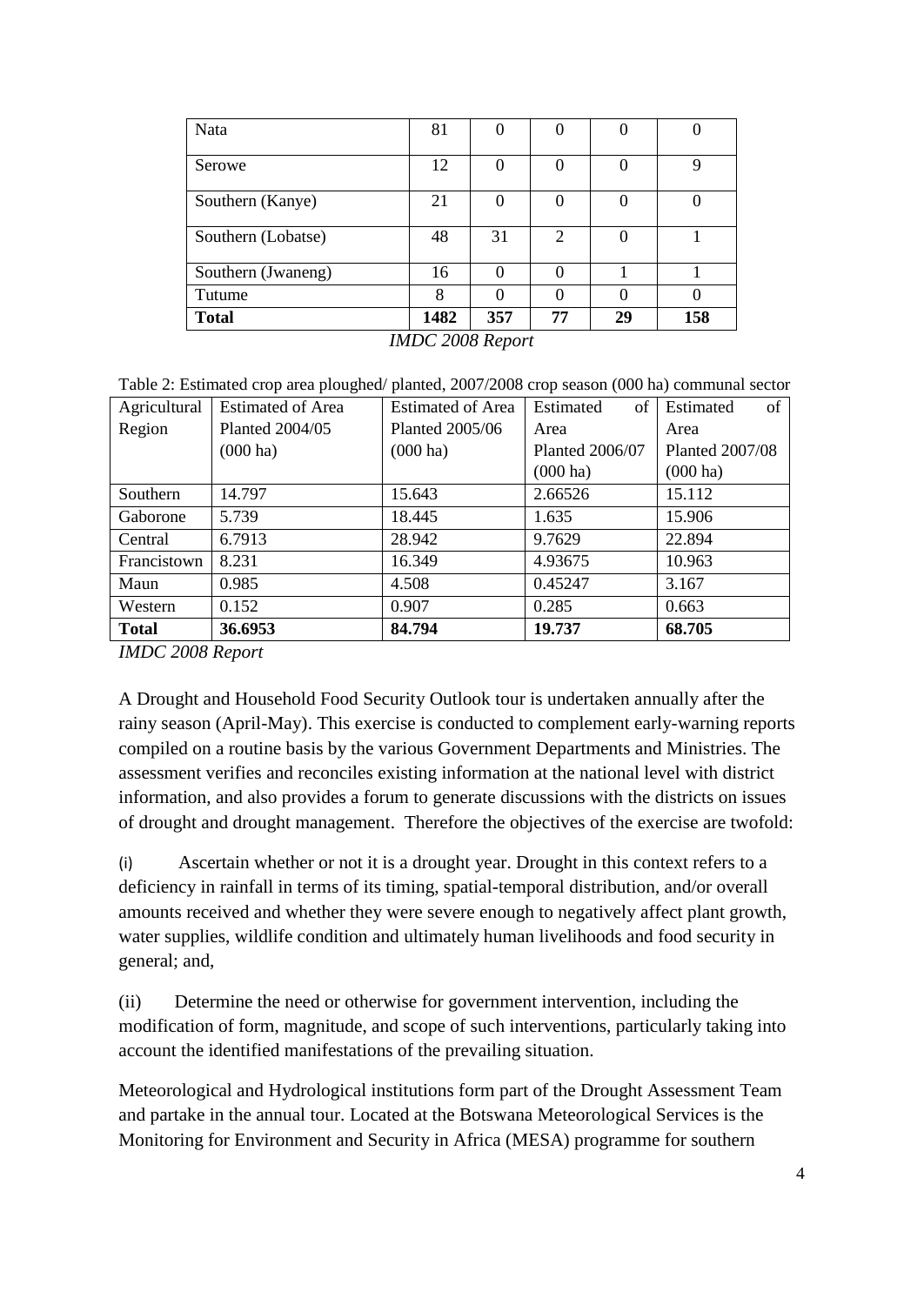Africa which provides a drought service. It is an Earth observation System which relies on the MESA Drought Monitoring Software and can provide a wide range of drought information products including 10-day drought maps and monthly drought risk maps for use by countries in the region.

#### **Vulnerability assessment**:

One of the Drought and Household Food Security Outlook tour team's assignment relates to assessing the current levels of human vulnerability and signs of stress and the possible effects of their interaction with the observed impacts of drought. To address this, the nutritional status of the under-five year olds' is reviewed using the information generated by the nutritional surveillance system. The situation with regard to destitution and social welfare issues is also reviewed so as to detect the current and emerging trends in the number and distribution of destitute persons. The extent of wildfires is also reviewed since high fire damages may exacerbate levels of vulnerability if left unchecked.

A review of the implementation of the feeding and intensive labour works (Ipelegeng) programme is also done. Based on conclusions arising from the above, the assessment team determines the need or otherwise for continuation of Government intervention, including the form, nature and scope of the interventions.

Botswana Vulnerability Assessment Committee (BVAC) was formed in 2008 as part of the regional effort to respond to the food security crisis that faced SADC countries at the time. Since then, the BVAC has been undertaking annual livelihood vulnerability assessments with the intention to inform decision making for interventions.

Some of the most vulnerable sectors of the economy during drought years are the agriculture and the water sectors. Rural communities are highly depended on crop and livestock production whilst shortage of water is a major problem in urban areas. Water rationing is the norm during times of drought. The most vulnerable groups of society include small scale farmers, the destitute, women especially in rural areas, children under the age of five and the elderly, pregnant and lactating women, orphans and people affected by HIV/AIDS.

Communities with agro-based livelihoods suffer income losses and asset depletion, especially noting drought related livestock mortality. Drought impact and threaten the nutritional status of the population especially young children, which is anchored on the countrywide feeding programme of the under-fives and vulnerable groups. Poor yield harvests, shortage of seeds, and impaired purchasing power at the household levels are some of the impacts of drought in Botswana.

#### **Emergency relief and drought response**:

The National Disaster Management Office (NDMO) under the Office of the President is responsible for coordinating disaster risk management activities in Botswana. Drought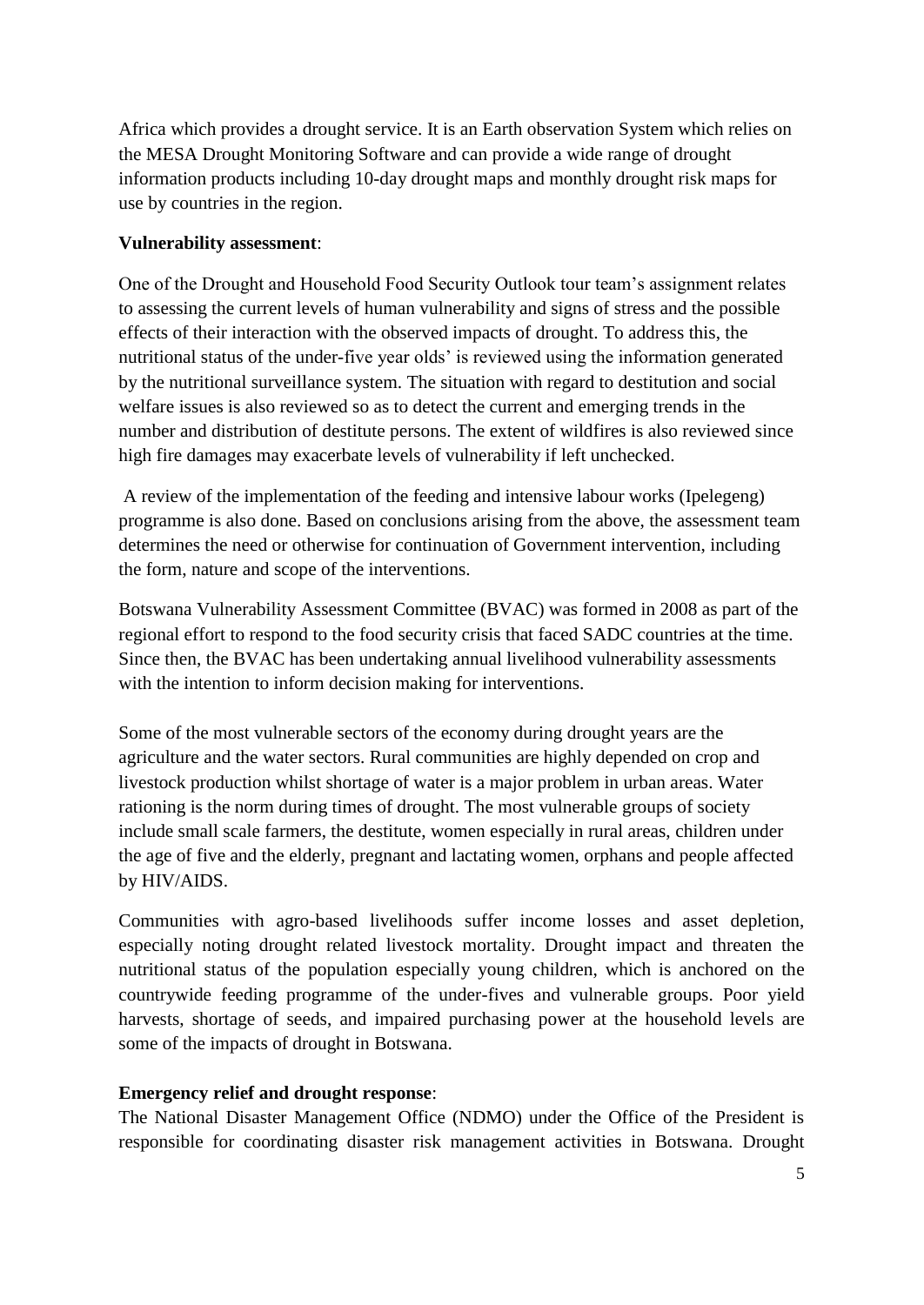however, is managed under the Ministry of Local Government and Rural Development through the implementation of the 1992 Drought Policy which gives priority to labour intensive public works to provide temporary employment as it aims to link relief and development (Buchanan-Smith and Tlogelang, 1994).

During drought periods all ministries and local authorities are mobilized to assist in relief programmes including public works projects designed to create employment during difficult times. The primary aim of the drought packages is to provide relief to human suffering and prevent loss of life.

The types and forms of emergency provided by government during times of drought include increasing the employment quota for intensive labour works (Ipelegeng), purchase of additional water bowsers to help augment human water supply shortages (emergency water supply), free supplementary feeding of vulnerable groups in schools and direct feeding for all children under the age of five years who attend child welfare clinics and other vulnerable groups.

Provision of drought relief subsidies on selected livestock feeds, vaccines and supplements, cattle purchase schemes and monitoring of food supplies with the view of importing more if the need be are some additional measures undertaken.

#### **Practices to alleviate drought impacts:**

In line with major agricultural policy changes in the world economy of the green agenda and the reduction of farm policy programmes, the government in 1992 reviewed the Drought Relief Programme. Past relief measures that contributed to land degradation such as clearance and de-stumping schemes were dropped. Support was given to proposals that gave priority to investments in water conservation, appropriate land use and improved management techniques. The introduction of the National Water Master Plan, National Conservation Strategy and Agricultural Policy contributed implementation of this approach

In order to address the drought situation, in the short term water restrictions and rationing has been introduced. In the medium term, Government has put funds aside for the implementation of drought mitigation projects. These include projects to upgrade and refurbish boreholes, build treatment plants and upgrade water treatment schemes.

To alleviate the impacts of drought related mortalities, farmers are encouraged to sell some of their livestock and to buy animal feed for the remaining. Cattle farmers are also encouraged to link up with arable farmers to use failed crop as fodder for livestock, Also the Livestock Advisory Centres are stocked with feed which is sold to farmers at a subsidised price during drought. Government has put in place measures to provide treated waste water from sewage ponds around the country for irrigation of horticultural crops.

#### **The need for knowledge and skills on drought management**:

Although Government has put in place strategies to mitigate the impacts of drought, there is need to create awareness among the citizenry on the cyclic nature of drought as years of